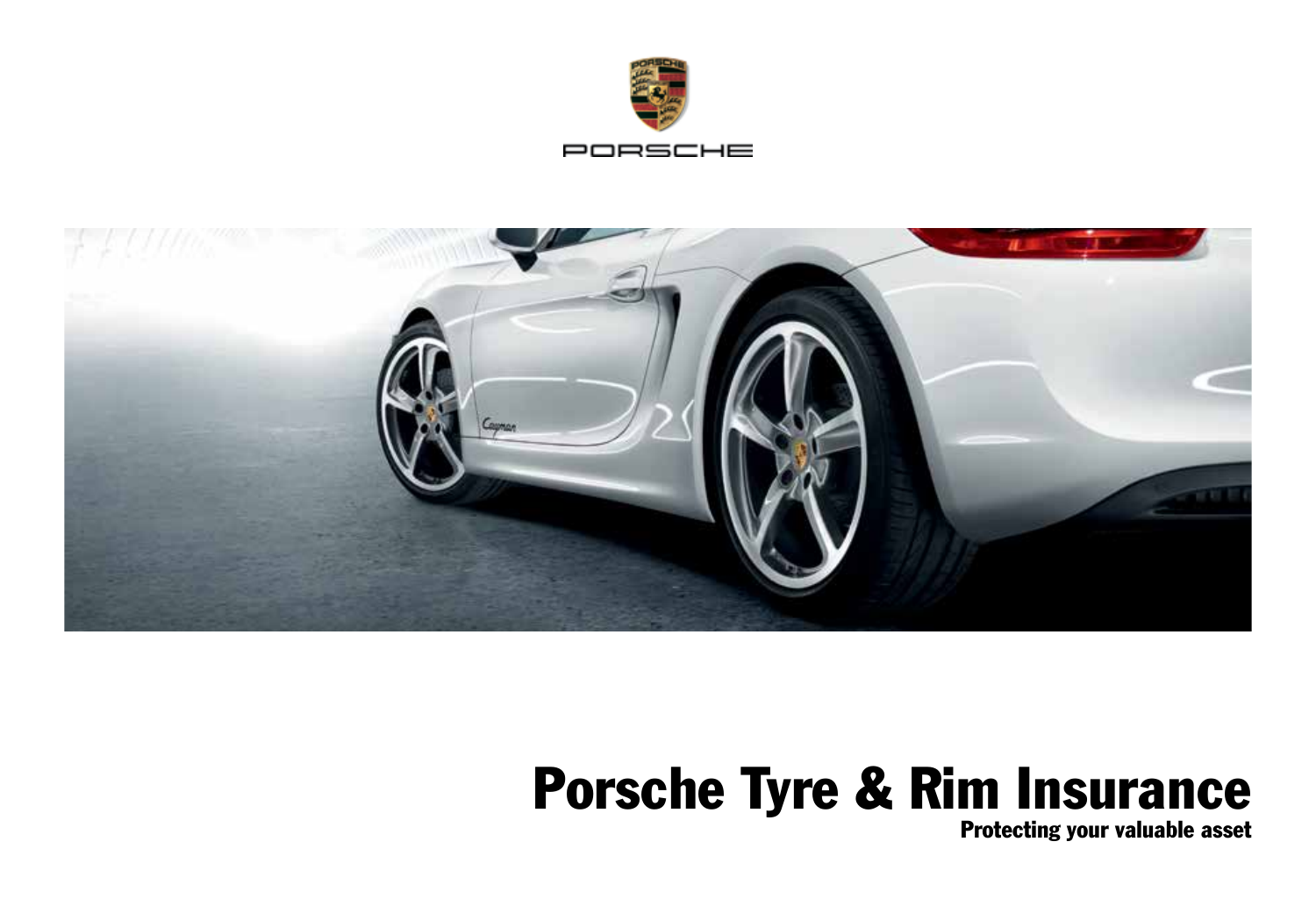

# Protection against the dangers of the road.

**If your tyres or rims get damaged, you want the superior protection of a policy that will get your car back on the road – fast!**

Porsche Tyre & Rim Insurance is a simple and cost effective solution to help you and your car remain on the road, providing protection against:

- Tyres punctured or damaged by a pothole, kerb, nail, screw, metal, glass, road debris or a blowout
- Any wheel rim becoming cracked, warped or misshapen by a pothole, kerb or road debris

We will also pay up to \$120 to tow your Porsche to the nearest repairer or place of safety.

 **Making a claim is as easy as returning to an authorised Porsche Centre or ringing 1800 806 601.**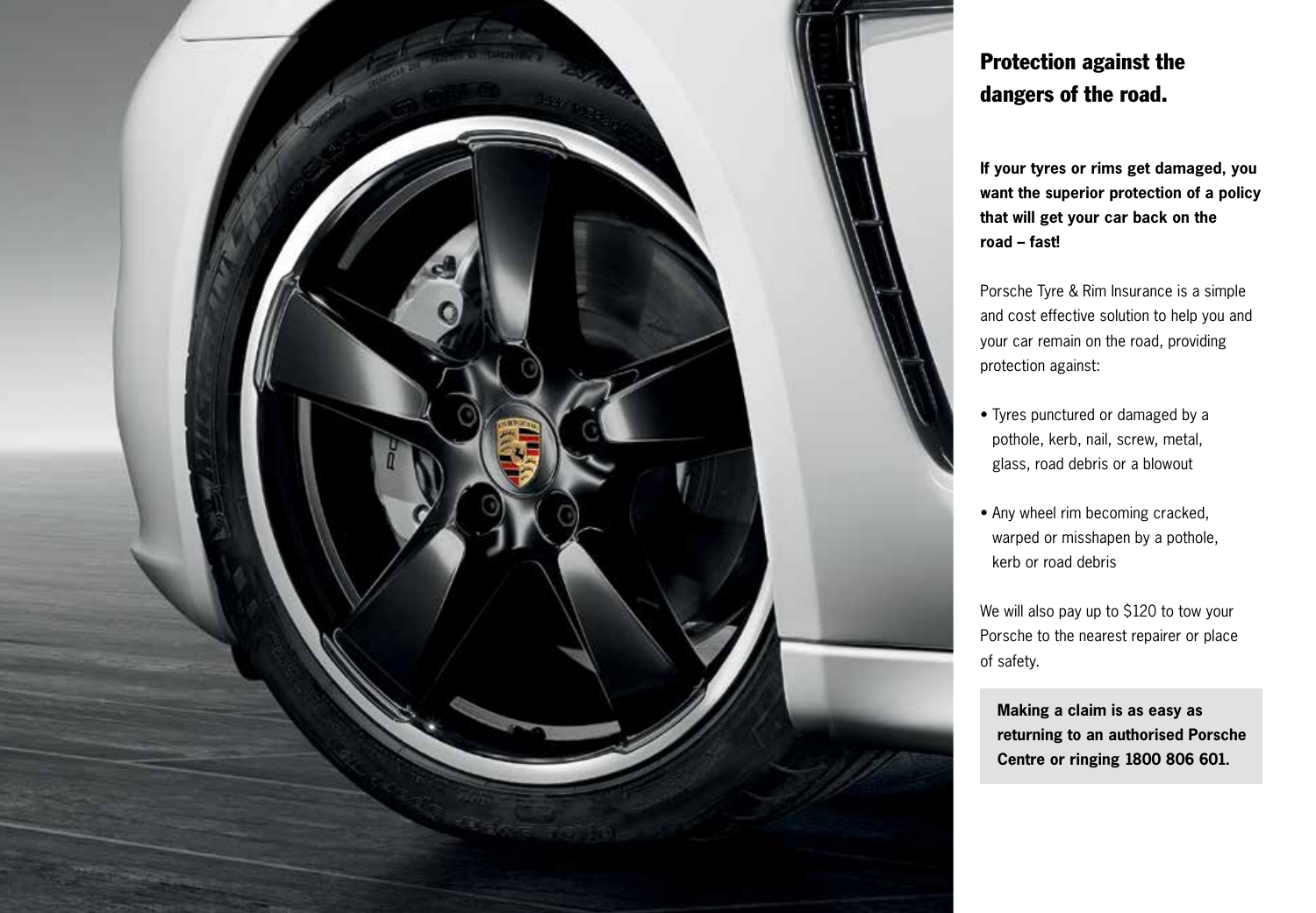### Key benefits.

## Optional Emergency Accommodation.

**Porsche Tyre & Rim Insurance provides cover for the tyres and wheel rims on your Porsche when you need it most.**

Coverage includes:

- 3 years of protection
- Unlimited puncture repairs
- No excess on claims
- Towing to the nearest repairer or place of safety

If any tyre is punctured or damaged by a pothole, kerb, nail, screw, metal, glass, road debris or a blowout we will:

- Pay up to \$1,100 to repair the tyre if it is repairable, or
- Pay up to \$1,100 to replace the tyre if it cannot be repaired

You can make up to two tyre replacement claims in any twelve month period.

If any wheel rim is cracked, warped and/or misshapen by a pothole, kerb, nail, screw, metal, glass, road debris or a blowout we will:

- Pay up to \$3,540 to repair the wheel rim if it is repairable, or
- Pay up to \$3,540 to replace the wheel rim if it cannot be repaired

Wheel rims that become unroadworthy or fail to seal are covered and you can make one claim per 12 month period.

If you have selected this option and you are entitled to claim under this insurance, we will pay up to \$500 for emergency accommodation if you are unable to complete your journey or return to your home.

You will also be provided with 24 Hour roadside assistance if you are immobilised due to a flat tyre, flat battery, running out of fuel, or you have lost your keys or locked them in the vehicle.